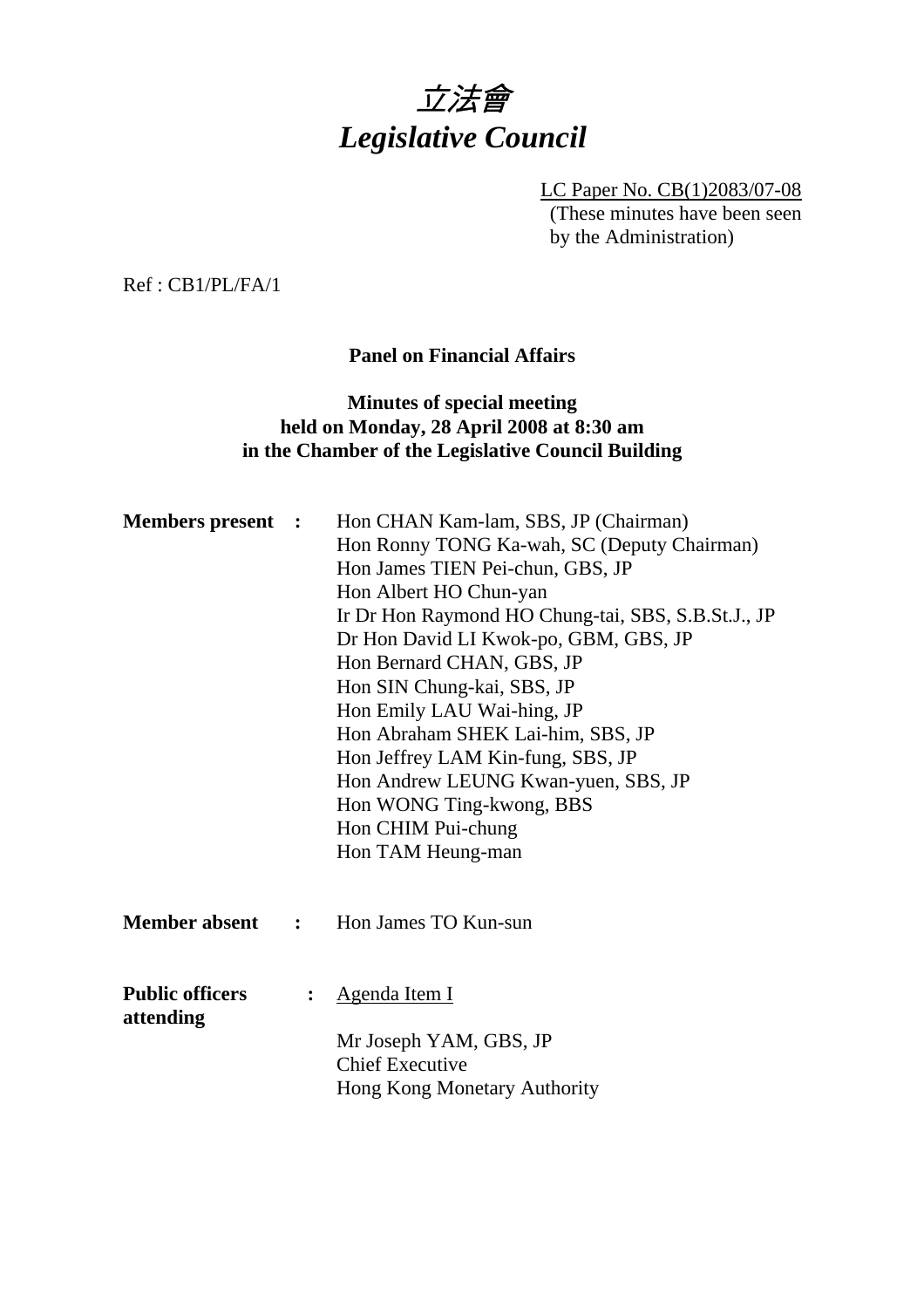|                             | Mr Peter PANG, JP<br>Deputy Chief Executive (Development)<br>Hong Kong Monetary Authority                                 |
|-----------------------------|---------------------------------------------------------------------------------------------------------------------------|
|                             | Mr Y K CHOI, JP<br>Deputy Chief Executive (Banking)<br>Hong Kong Monetary Authority                                       |
|                             | Mr Eddie YUE, JP<br>Deputy Chief Executive (Monetary)<br>Hong Kong Monetary Authority                                     |
|                             | Agenda Item II                                                                                                            |
|                             | Professor K C CHAN, SBS, JP<br>Secretary for Financial Services and the Treasury                                          |
|                             | Miss Clara CHAN<br>Principal Assistant Secretary for Financial Services and<br>the Treasury (Financial Services) (Acting) |
| <b>Clerk in attendance:</b> | Miss Polly YEUNG<br>Chief Council Secretary (1)5                                                                          |
| <b>Staff in attendance:</b> | Ms Annette LAM<br>Senior Council Secretary (1)3                                                                           |
|                             | Ms Rosalind MA<br>Senior Council Secretary (1)8                                                                           |
|                             | <b>Ms Sharon CHAN</b><br>Legislative Assistant (1)8                                                                       |

|  | $(LC$ Paper No. $CB(1)1332/07-08(01)$ — Paper provided by the Hong Kong |  |
|--|-------------------------------------------------------------------------|--|
|  | <b>Monetary Authority</b>                                               |  |

| LC Paper No. $CB(1)1304/07-08$ |                           |  | — Hong Kong Monetary Authority |  |
|--------------------------------|---------------------------|--|--------------------------------|--|
|                                | <b>Annual Report 2007</b> |  |                                |  |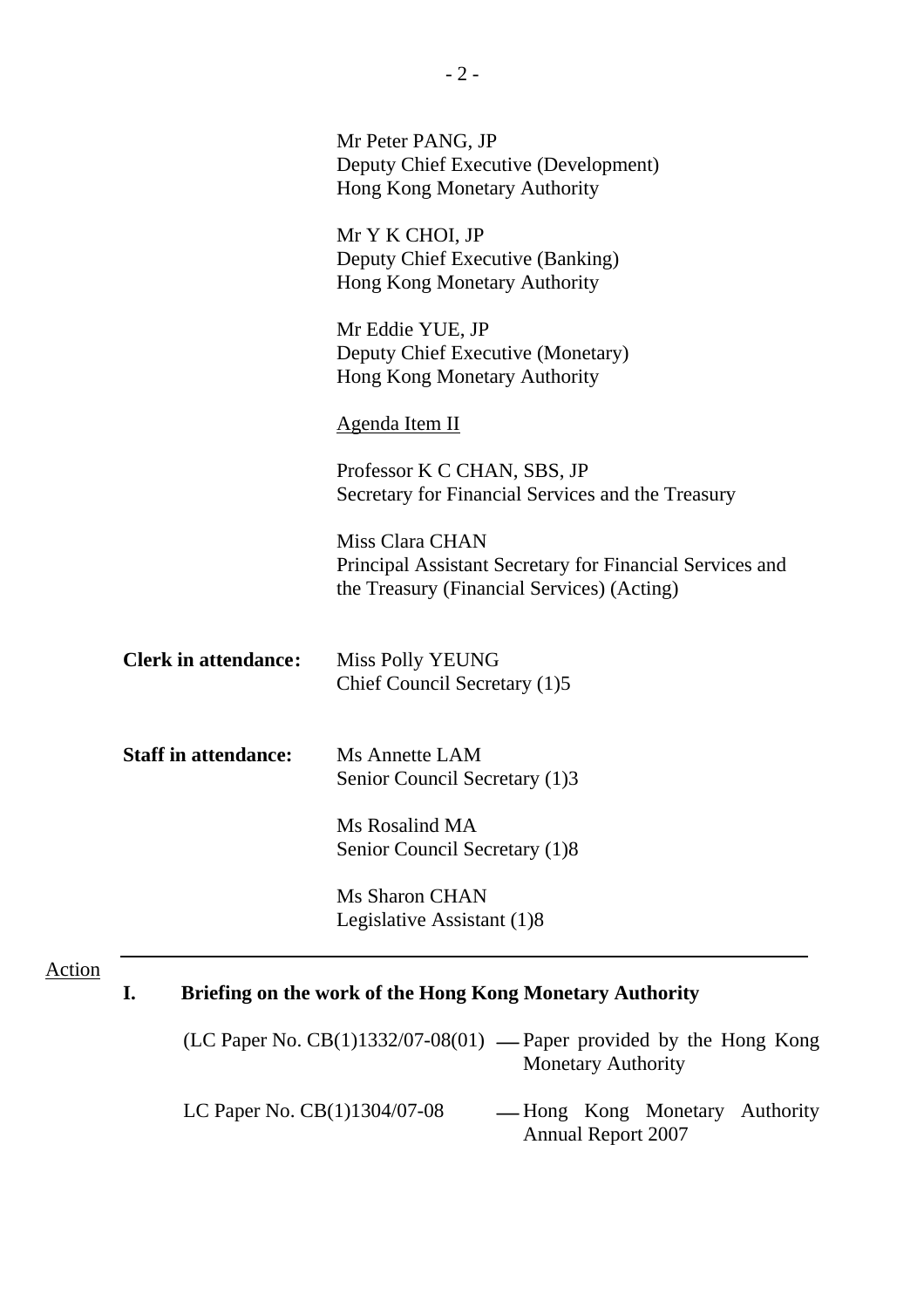LC Paper No.  $CB(1)1393/07-08(01)$  — Speaking note of Mr Joseph YAM, Chief Executive of the Hong Kong Monetary Authority (tabled at the meeting and issued to members on 28 April 2008))

#### Briefing by the Hong Kong Monetary Authority

At the invitation of the Chairman, the Chief Executive of the Hong Kong Monetary Authority (CE/HKMA) gave a power-point presentation on HKMA's key areas of work. The salient points in his presentation were summarized below:

- (a) On credit market turmoil, recent developments in financial markets showed some signs of improvement but credit markets had not yet returned to normal. This could be seen from the continued injection of large amounts of liquidity into the market by the US Federal Reserves System; stagnant securitization market; tight interbank market and the US property market trending down, creating pressure on financial institutions. Given the close link between the credit market and the economic condition, there would be some more time to go before an overall improvement could be seen.
- (b) Various reform measures to tackle the structural problems in the medium and the long terms had been proposed by the Financial Stability Forum. HKMA, as a member of the Forum, supported its recommendations which covered five areas: strengthened prudential oversight of capital, liquidity and risk management, enhancing transparency and valuation, changes in the role and uses of credit ratings, strengthening the authorities' responsiveness to risks, and robust arrangements for dealing with stress in the financial system. HKMA maintained good communication with other regulatory bodies through the Financial Stability Committee of the Hong Kong Special Administrative Region Government to implement the recommendations.
- (c) On currency stability, the strong-side pressure on Hong Kong dollar (HK dollar) emerged in mid-March amid the rapid depreciation of the US dollar, the continued appreciation of Renminbi (RMB), the expected narrowing of the interest rate gap between the HK dollar and the US dollar, and concerns about inflationary pressure. HKMA did not carry out any market operations during the first three months of 2008 as the exchange rate of the HK dollar remained within the Convertibility Zone. The Aggregate Balance remained stable at slightly below \$5 billion after the tap issue of Exchange Fund (EF) Bills in January 2008. The short-term HK dollar interbank interest rates remained generally stable. The discount of the 24-month forward exchange rate from the spot exchange rate had widened from 805 pips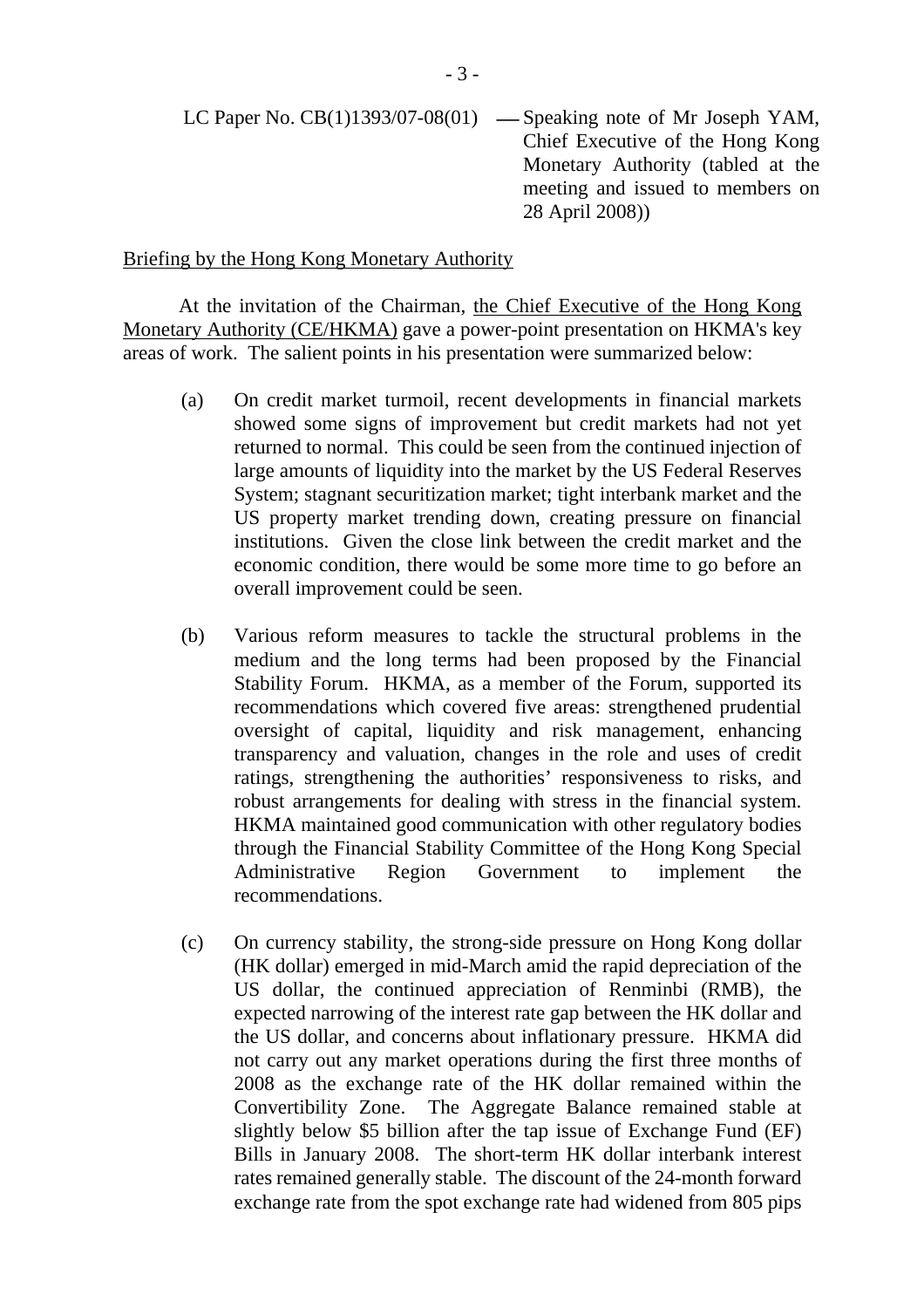in late January 2008 to 1 074 pips in April 2008. Nevertheless, there had been some unwinding of the speculative position in the forward foreign exchange market as a result of the growing interest rate arbitrage activities due to confidence in the Link Exchange Rate (LER) System.

- (d) Regarding inflation in Hong Kong, the year-on-year headline inflation rate increased to 6.3% in February 2008. Rising inflation was a global phenomenon, in part due to higher crude oil and food prices. Being an externally oriented economy, inflation in Hong Kong would inevitably follow the global trend. A study by the HKMA showed that exchange rate did not play a significant role in driving domestic inflation. Key drivers of inflation in Hong Kong were rising rent, increasing domestic demand and low unemployment rate. While strong labour productivity growth had kept the change in unit labour cost modest in the past years, thus resulting in limited inflationary pressure arising from wage increases, the downward trend in unit labour cost had started to reverse recently with the strong and sustained economic recovery and the persistent fall in unemployment rate over the past year or so. The recent economic developments of the two major trading partners of Hong Kong, i.e. the possibility of a recession in the US and macro-adjustments in the Mainland would help to reduce inflationary pressure in Hong Kong.
- (e) On banking sector performance, the average consolidated capital-adequacy ratio of banks was 13.4% as at end 2007. The US sub-prime crisis did not have any systemic impact on the Hong Kong banking sector and the banking system remained robust and healthy. One of the lessons of the US sub-prime crisis was that market liquidity could dry up quickly. HKMA had asked local banks to review and enhance, where appropriate, their liquidity risk management. On residential mortgage loans, HKMA observed a trend of authorized institutions (AIs) providing such loans with a principal repayment holiday of two to three years. In a bid to prevent risks from spreading, HKMA issued a circular in March 2008 asking AIs to cease the practice. The review of the HKMA's work on banking stability was in good progress. The Consultant, Mr David CARSE, was working on his report which was expected to be finalized in the second quarter of 2008. HKMA would consider a policy response to the Consultant's recommendations when they were available.
- (f) Amid lower HK dollar deposit interest rates and market expectation for appreciation of RMB, the amount of RMB deposits in Hong Kong had grown by 72% in the first quarter of 2008. Nevertheless, the recent growth in RMB deposits had had limited impact on the HK dollar and on the Mainland's money supply. Further development of RMB business would provide a robust testing ground for a gradual move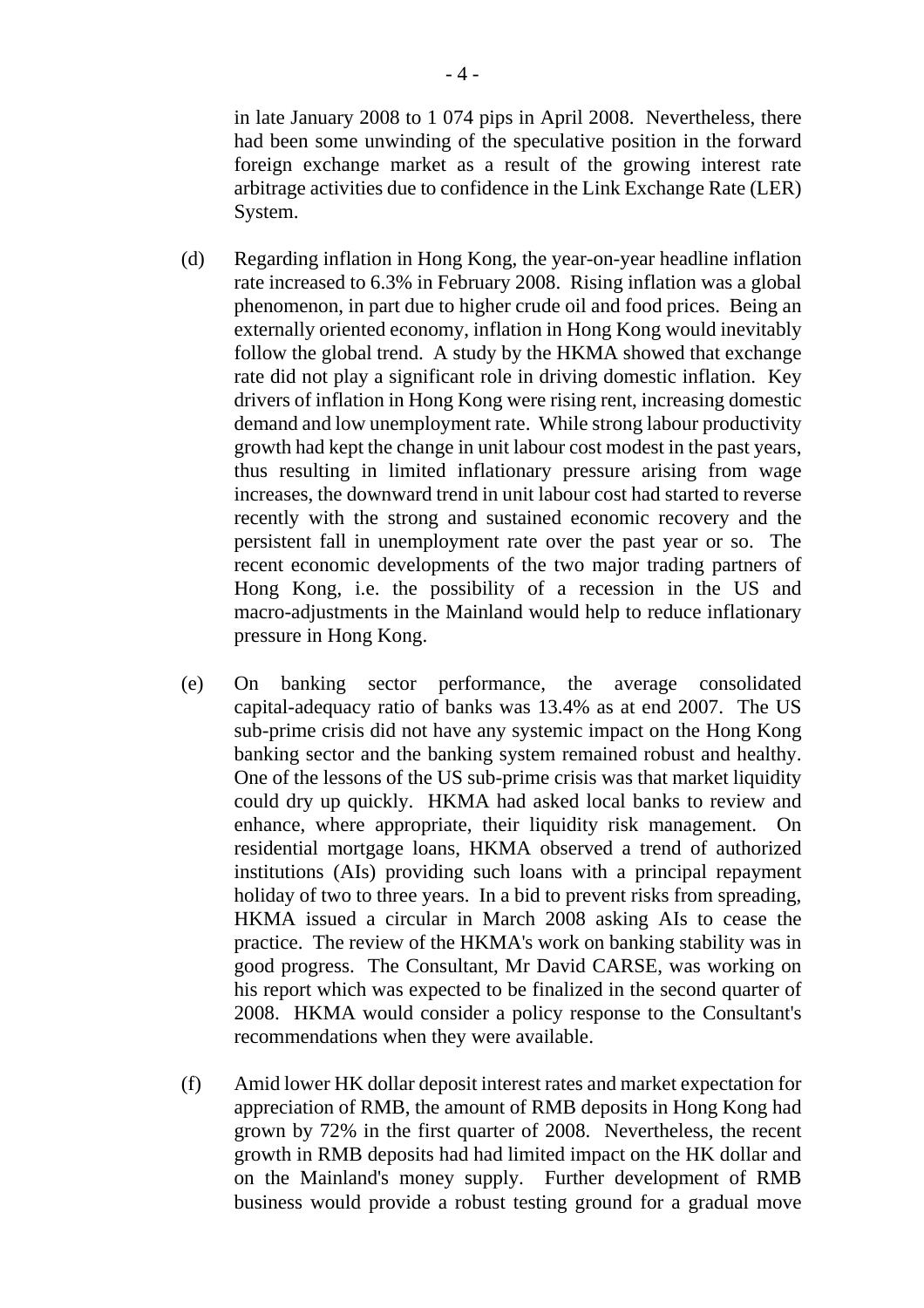towards RMB convertibility for capital account items. HKMA had asked the banking industry to observe strictly all regulations and rules governing the conduct of RMB business and alert their customers of the restrictions as well as the exchange rate risk associated with RMB deposits.

(g) On management of EF, it should be noted that EF was not a pure investment fund and its investment strategy had to be consistent with the statutory objectives of the Fund. Amidst the downward adjustment of the global market, the investment of EF recorded a loss of \$14.6 billion in the first quarter of 2008, representing less than 1% of EF's total assets. The investment loss of EF in the first quarter of 2008 did not affect the payment to the Treasury under the new fee arrangement, as the fiscal reserves placed with EF would be paid an annual fee at a fixed rate being the higher of the average annual rate of return of EF's Investment Portfolio in the past six years and the average annual yield of three-year EF Notes of the preceding year. The fixed rate of fee payment to Treasury for 2008 was 9.4% compared to 7% in 2007, reflecting the strong investment performance of EF in 2007. The new fee arrangement enabled the fiscal reserves placed with EF to achieve a more stable and predictable return, which was estimated to be over \$40 billion in 2008.

### Discussion

#### *Impact of external factors on the economy of Hong Kong*

2. Noting that the US government had proposed a number of reform measures to strengthen regulatory oversight of its financial markets and cope with problems associated with the sub-prime crisis, Mr Jeffrey LAM enquired whether these measures would serve any useful reference for Hong Kong. In response, CE/HKMA advised that some of the measures proposed by the US government were broad principles and some were tailor-made to suit their domestic circumstances. For example, the proposal of adopting a target-oriented regulatory approach would have to be examined from the long-term perspective by relevant regulators. In general, the recommendations of the Financial Stability Forum were considered more applicable to the circumstances of Hong Kong.

3. Ms Emily LAU appreciated the detailed analysis on the US sub-prime crisis provided by CE/HKMA. She also supported HKMA's close monitoring to ensure that AIs would observe prudent risk management for maintaining banking stability in Hong Kong. She was however of the view that investors in Hong Kong should stay alert of the risks associated with the monetary and financial developments on the Mainland, given the close ties between the economy of Hong Kong and that of Mainland. She hoped that CE/HKMA could provide some analysis on the investment risks in this respect for the benefit of the investing public.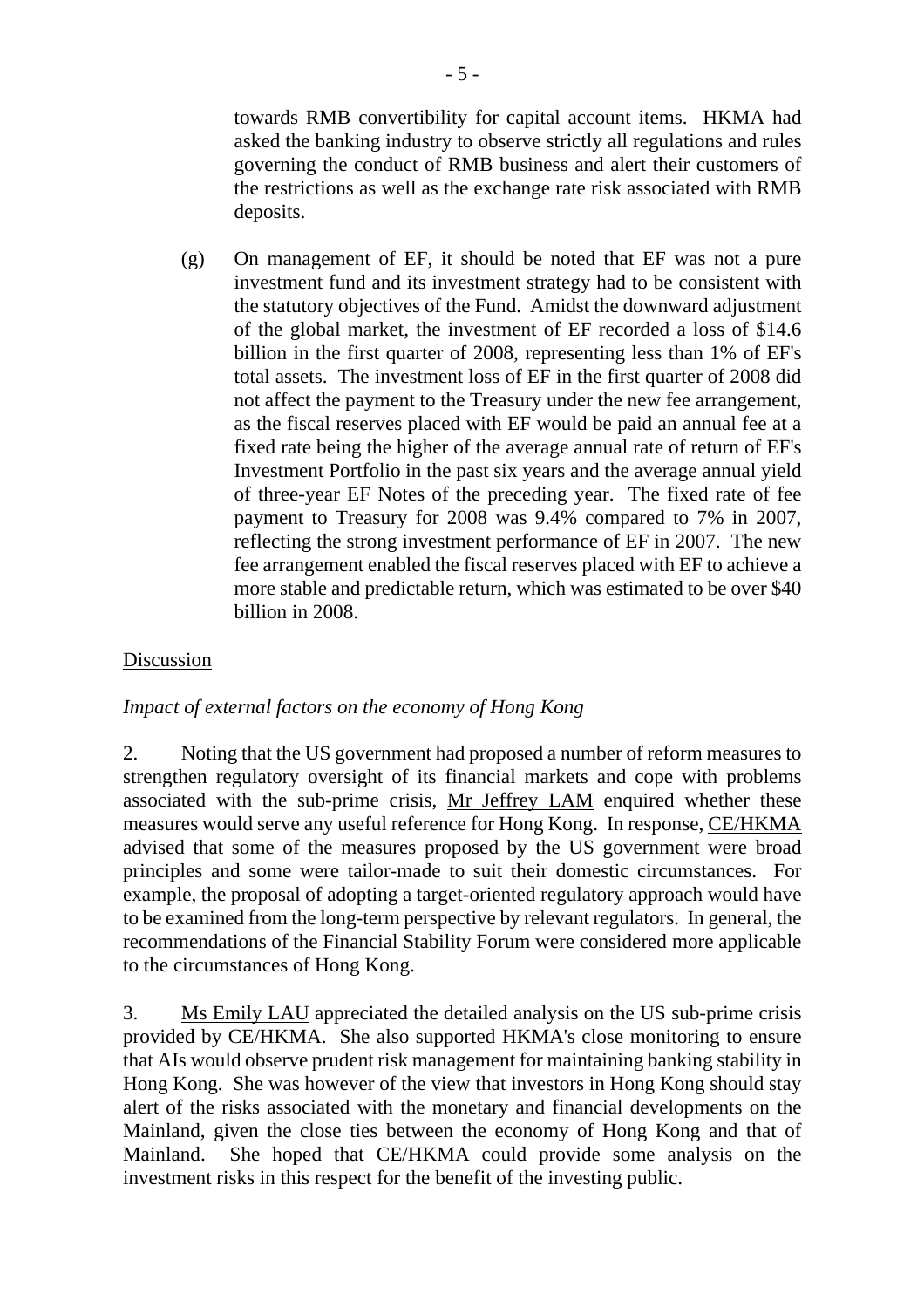4. CE/HKMA agreed that the monetary and financial developments on the Mainland would have a significant impact on the economy of Hong Kong, given the close ties between the two economies. CE/HKMA pointed out that he had drawn the attention of the investing public to the fact that the appreciating trend of RMB might not continue incessantly. Hence, those having RMB deposits should keep a careful watch on the exchange rate risk. He advised that as the monetary and financial reforms on the Mainland were underway, HKMA had provided advice on measures to facilitate orderly outflow of capital from the Mainland when it participated in the Focus Group on Financial Services under the Economic Summit on "China's 11<sup>th</sup>

5. Mr Jeffrey LAM opined that the appreciation of RMB in the past few months had posed difficulties to small and medium sized enterprises operating on the Mainland. He was concerned whether the uncertainties faced by business operators due to exchange rate volatility could be relieved if the Mainland authorities would allow a one-off appreciation of RMB. Mr LAM was also of the view that this might also help cool down the over-heated Mainland economy.

Five Year Plan and the Development of Hong Kong".

6. CE/HKMA pointed out that from the monetary management perspective, the Mainland authority would need to manage the expectation for currency appreciation. The impact of RMB appreciation on the Mainland's export was less significant than the impact of economic downturn in the US. Nevertheless, the adjustment of the RMB exchange rate remained a controversial subject as its effect on the Mainland economy was yet to be ascertained although it might be effective in managing expectations in the short-term.

7. Responding to Mr Jeffrey LAM's concern about the impact of the increase in RMB deposits on the economy of Hong Kong, CE/HKMA said that given the small proportion of RMB deposits compared with the total HK dollar deposits in Hong Kong, the increase in RMB deposits would not threaten the status of the HK dollar. The capital outflow would push up the interest rate of HK dollar and free market forces would result in an increase in the demand for HK dollar.

8. Miss TAM Heung-man enquired about the possible measures HKMA might take to help Hong Kong investors and depositors to cope with the risks associated with the continued appreciation of RMB. In response, CE/HKMA advised that HKMA had asked the banking industry to observe the relevant regulations and rules in the conduct of RMB business. He cautioned that the appreciation of RMB might not continue indefinitely as some depositors might have expected. The people of Hong Kong should make their own decisions on the currencies for placing their deposits and savings. HKMA would do its best to apprise Hong Kong investors of the exchange rate risk and other risks associated with RMB deposits.

# *Maintaining monetary stability*

9. Mr CHIM Pui-chung queried whether the LER System launched in 1983 should be maintained under present-day circumstances. He was of the view that the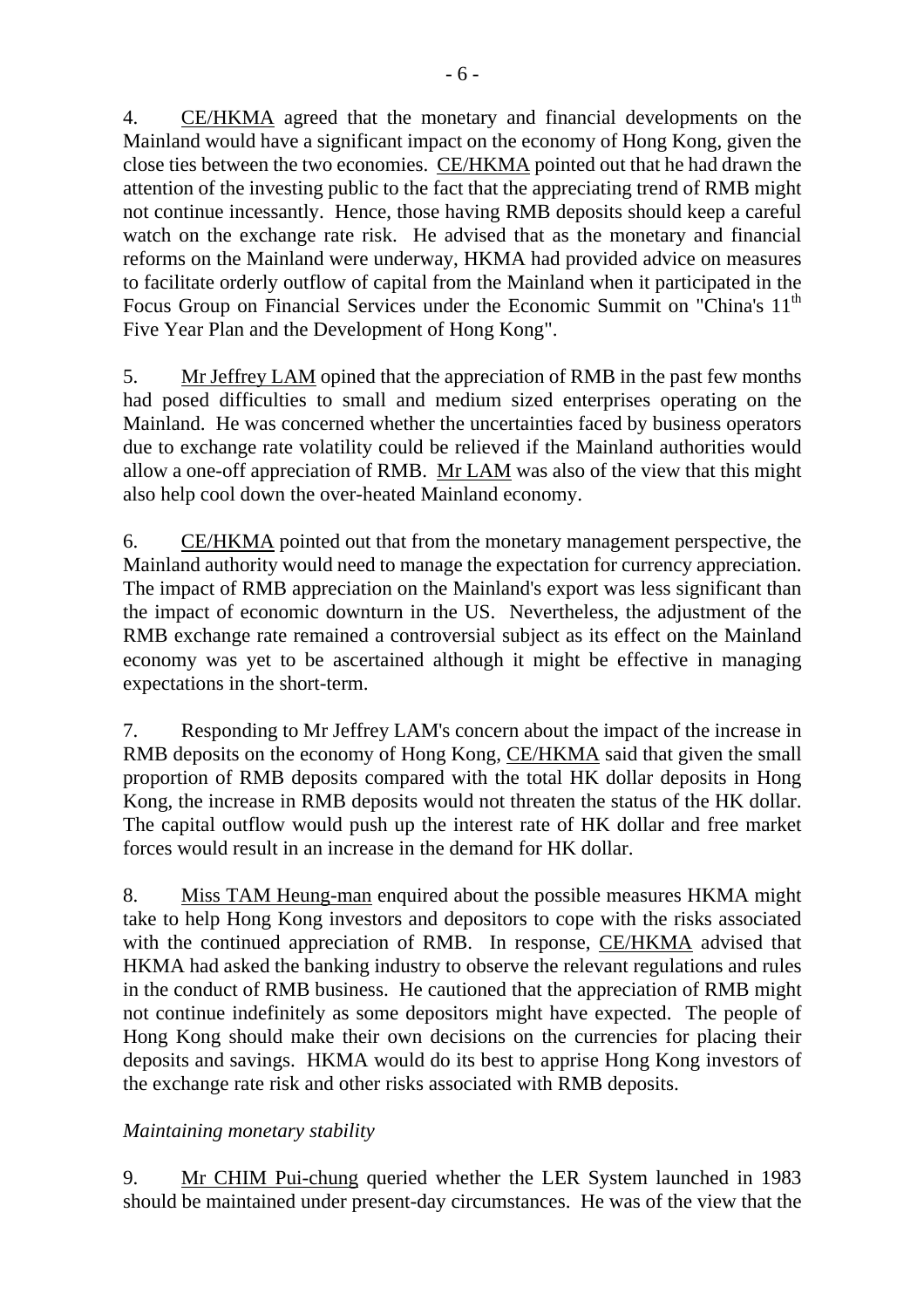Government should consider adopting a free-floating exchange rate regime so that the exchange rate of the HK dollar could adequately reflect its value. In this connection, Mr CHIM said that the Administration should make reference to the flexible monetary policy in handling the US dollar peg in Malaysia, instead of adhering to the LER System in a rigid manner.

10. CE/HKMA responded that there had been, from time to time, comments on the propriety of maintaining the LER System. The Administration had conducted internal assessments on the operation of the LER System and had arrived at the same conclusion that the System had been working effectively in the past 25 years to maintain currency stability. It should not therefore be given up lightly. In principle, a fixed or a free floating exchange rate regime had its own merits and shortcomings, particularly for a highly externally oriented economy like Hong Kong. However, the well-established, well-tested fixed exchange rate regime in Hong Kong had demonstrated its benefits to the economy. The US dollar remained the most suitable anchor currency for the HK dollar, given the synchronization in the economic cycles of US and Hong Kong in general over a long period of time.

## *Inflation in Hong Kong*

11. Mr Andrew LEUNG noted that as a result of the peg to the US dollar, there was limited scope for the Government to curb inflation through an interest rate policy. He was concerned about how the public could cope with the rising prices of consumer goods. He also enquired about the impact of changes in unit labour cost on inflation.

12. CE/HKMA explained that inflation was a global phenomenon and was not unique to Hong Kong. While the growth in productivity could help alleviate the impact of inflation, the population in the lower-economic strata would be most hard-hit by inflationary pressure as polarization of the job market had arisen as a result of economic transformation in Hong Kong. As such, relief measures would have to be implemented by the Government to help the grassroot population cope with inflation. As regard the unit labour cost, CE/HKMA advised that this was determined by the relative pace of movements in productivity and labour wages. For illustration, unit labour cost would decrease if productivity increased at a faster rate than the increase in labour payroll. With the persistently falling unemployment rate, however, the growth of labour productivity would lag behind that of labour payroll, resulting in an increase in unit labour cost which would drive up the underlying inflation rate.

13. Miss TAM Heung-man also expressed concern about the impact of the rising inflation rate on the grassroot population. She enquired whether CE/HKMA had provided any views or recommendations to FS on measures to alleviate the hardship faced by these people. Mr Andrew LEUNG expressed similar concern. In reply, CE/HKMA said that he shared the concern of Members and the community about the impact of inflation on people's livelihood. He believed that FS would devise suitable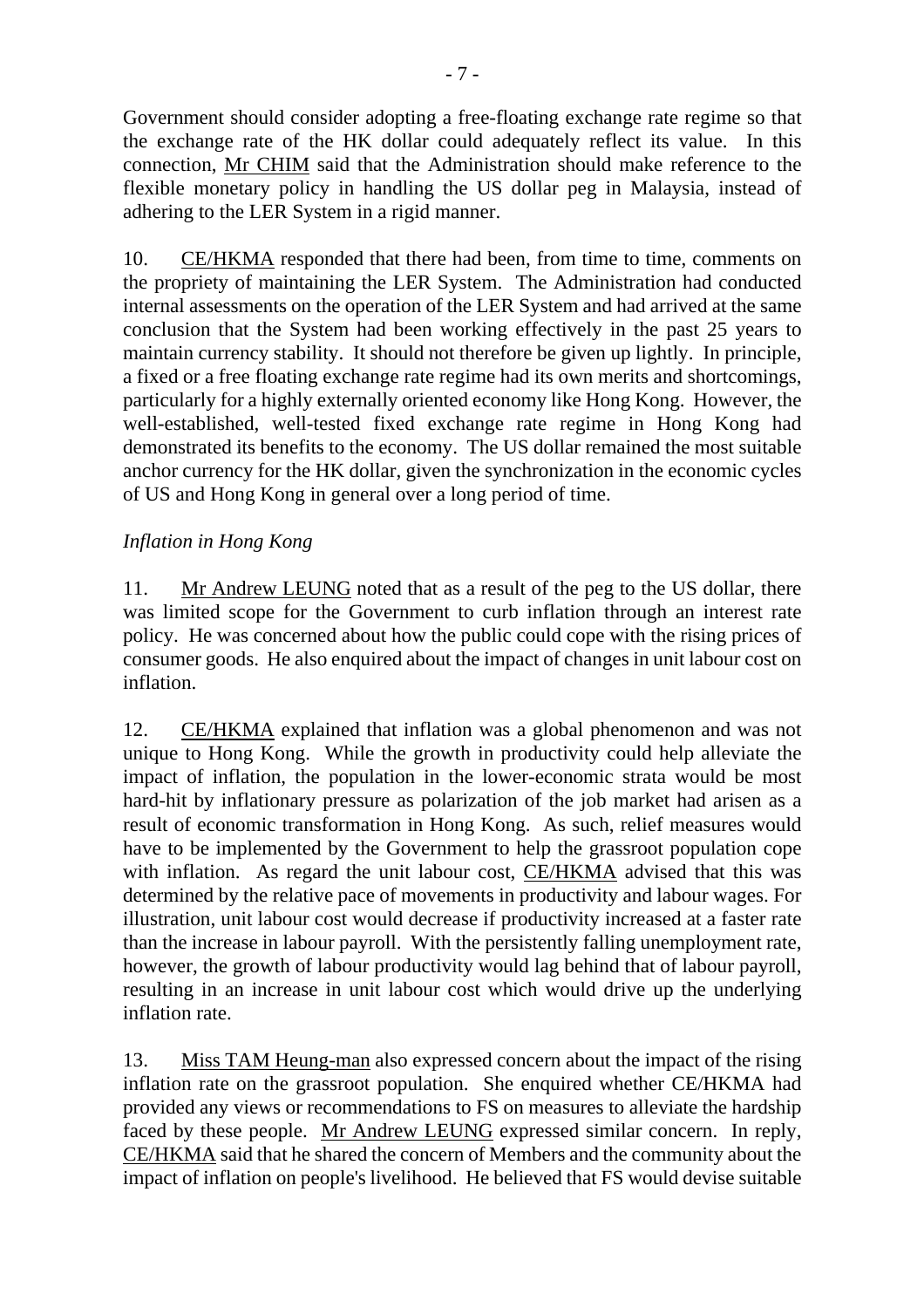measures to relieve those most hard-hit by inflation. Where so required, he would offer his views to FS and other government officials.

### *Supervision of AIs*

14. Pointing out that an increasing number of Mainland banks were setting up their business in Hong Kong, Mr Albert HO was concerned about the effective cooperation between HKMA and the relevant Mainland authority in the supervision of these banking institutions. He was concerned that in the light of the differences between the regulatory standards in Hong Kong and on the Mainland, there might be difficulties in carrying out regulatory functions, notably in investigation and enforcement actions against non-compliant cases. He also enquired whether the regulatory differences would give rise to any systemic risks in the banking sector of Hong Kong.

15. In response, CE/HKMA assured members that HKMA had all along maintained close liaison and cooperation with the Mainland authorities to ensure effective supervision of Hong Kong-based AIs operating on the Mainland and Mainland-based banking institutions operating in Hong Kong. No major problems had been encountered by the regulators in their course of work so far. While differences did exist in the regulatory frameworks in Hong Kong and on the Mainland, these could be sorted out through cooperation and dialogue between Hong Kong and Mainland regulators. He also pointed out that the differences in regulatory standards were also an impetus for reforms in the Mainland.

16. As to Mr Albert HO's concern about systemic risk, CE/HKMA advised that HKMA attached great importance to risk management by AIs and adopted a risk-based approach in its banking supervision. The Deputy Chief Executive (Banking) of HKMA (DCE(B)/HKMA) added that banking institutions, regardless of whether from the Mainland or overseas, were required to comply with stringent requirements and standards in areas such as capital adequacy before they could become AIs. Currently, Mainland-based banks which had set up their offices in Hong Kong were subject to Hong Kong laws and under the supervision of HKMA.

17. The Chairman expressed concern about the trend of AIs providing residential mortgage loans with a principal repayment holiday of two to three years. Noting that HKMA had taken actions to ask AIs to cease the practice, the Chairman enquired whether AIs had engaged in such higher risks business as a result of keen competition in the banking sector. He questioned whether the practices of AIs in providing mortgage loans had given rise to any regulatory concern.

18. CE/HKMA said that in the face of keen competition, individual AIs would inevitably adopt more innovative and proactive strategies in their loan business. As the banking sector supervisor, HKMA would monitor the development closely and take necessary regulatory actions where appropriate. He pointed out that AIs had ceased the practice of providing principal repayment holiday for residential mortgage loans upon the advice of HKMA in March 2008. HKMA agreed that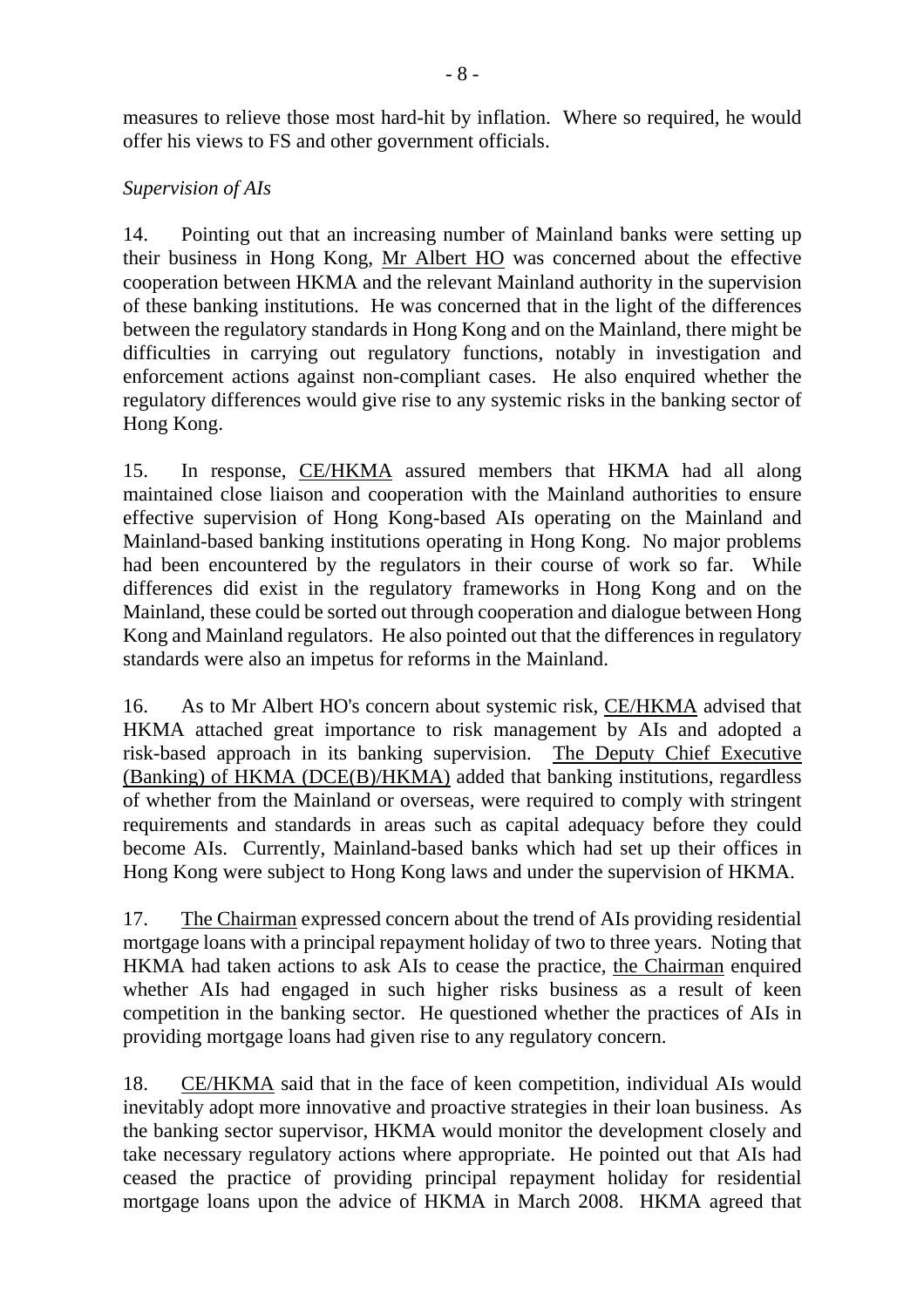financial innovation should be encouraged for the development of the banking industry and facilitation of capital intermediation. However, regulatory concern would be triggered where such innovation resulted in twisted incentives for investment and brought about systemic risks to the banking system. Under such circumstances, HKMA would need to take prompt action to prevent the risk from spreading.

19. Mr Andrew LEUNG was concerned about the risks involved in structured investment or derivative products such as accumulator contracts. Noting that some of these products were offered to bank customers by AIs under the supervision of HKMA, Mr LEUNG questioned the role of HKMA and the Securities and Futures Commission (SFC) in regulating new structured investment products. The Chairman expressed similar concern. He noted with concern that under the existing regulatory mechanism, structured investment or derivative products sold to investors through private banking services might fall outside the regulatory scope of SFC or HKMA. The Chairman questioned whether there were loopholes in the current regulation of structured investment products, thus putting the interests of investors at risk.

20. In response, DCE(B)/HKMA advised that HKMA worked closely with SFC on the supervision of the securities business of AIs. HKMA performed its role in the supervision of AIs' practices in the sale of securities, such as disclosure of risks to customers while SFC regulated the issuance of structured investment or derivative products. DCE(B)/HKMA pointed out that under the current regulatory requirements, certain structured products sold to professional investors were exempted from the regulation of SFC. In this connection, CE/HKMA added that investors with a large amount of capital for investment might not be aware of the risks involved in the investment of highly structured financial products. He informed members that SFC had provided commentaries on newly developed financial products as part of its investor education. Consideration could be given to stepping up efforts in this regard such as by encouraging more objective analyses on investment products.

21. Mr SIN Chung-kai pointed out that as far as he knew, banks normally had followed a stringent process in identifying "professional investors" as targets for their private banking services. He enquired whether HKMA had conducted random and/or regular examinations on whether banks had duly observed the stringent process in conducting their investment advisory services.

22. In response, DCE(B)/HKMA advised that specialist teams of HKMA carried out on-site examinations of risk management control in specific areas. Examinations of the securities business of AIs was one of the areas covered and the practices of AIs in the sale of the investment products as well as the identification of customers for the investment advisory services would be examined. Responding to Mr SIN Chung-kai's further enquiry on whether HKMA would contact the bank customers to verify the findings of its examinations, DCE(B)/HKMA said that HKMA would act on complaints of bank customers. He also took note of Mr SIN's suggestion that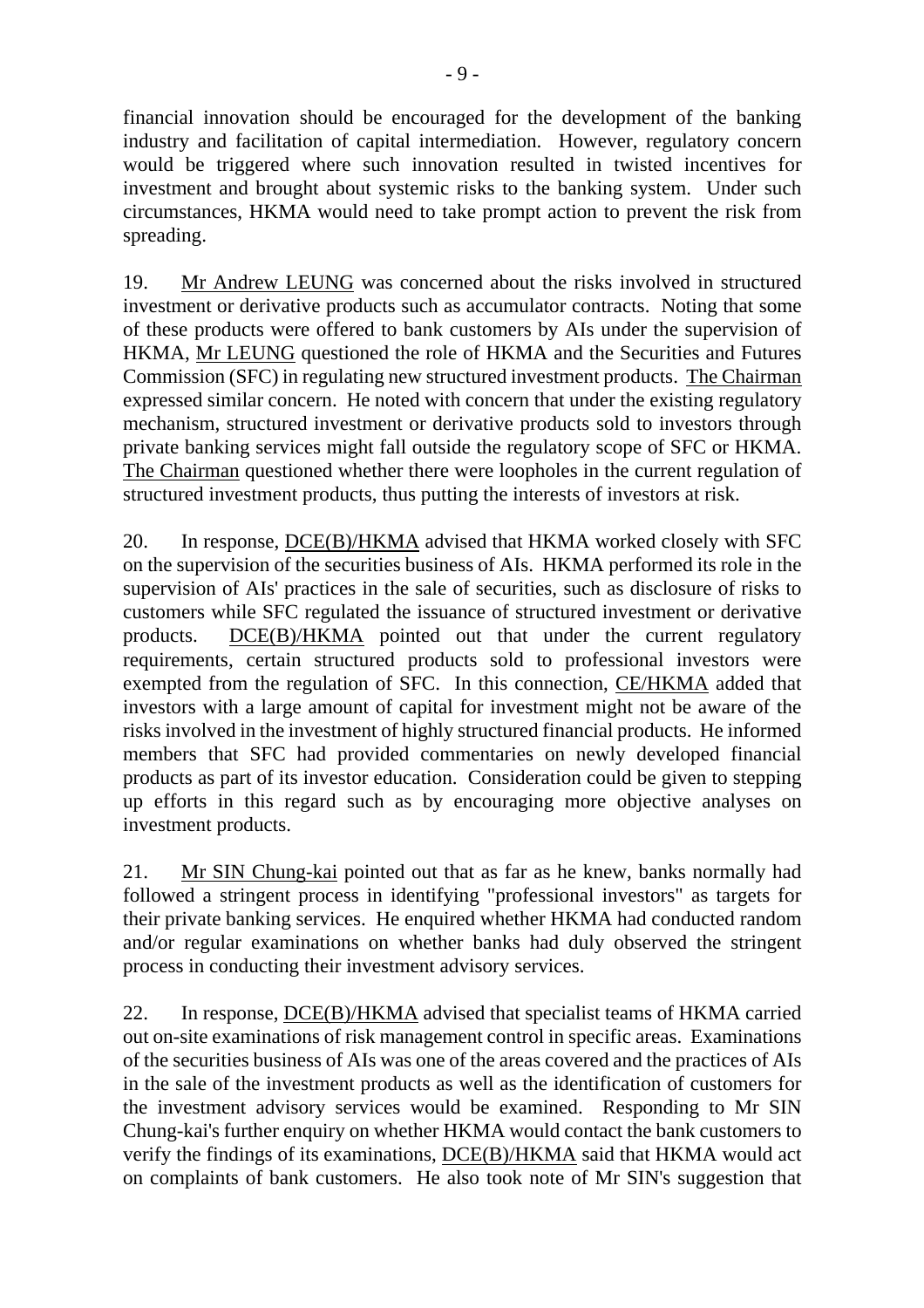HKMA should proactively conduct random checking with bank customers on how AIs promoted their securities business.

23. Mr Albert HO was concerned that in the case of many structured investment products, the bank was acting as the counterparty of the position taken by the investor, thus giving rise to conflict of interests. A bank's vested interest might result in an under-estimation or incomplete disclosure of the investment risks of the products to bank customers. He requested HKMA to provide written information, where practicable, on conflict of interests arising between banks and their customers, if any.

24. DCE(B)/HKMA advised that generally speaking, most AIs only acted as agent in the sale of the investment products under which conflict of interest would unlikely arise. However, in the event that an AI acted as the counterparty of the position taken by the investor, concern about conflict of interests might arise. CE/HKMA pointed out that SFC had issued guidelines on the sale of investment or derivative products requiring intermediaries to advise their clients of the risks involved in the products. Intermediaries who did not disclose the risks to their clients in a proper manner would be in breach of such guidelines.

25. Mr Abraham SHEK pointed out that apart from the concern about conflict of interests, the question of whether the intermediaries owed a fiduciary duty to their customers should also be examined. Mr James TIEN was of the view that while banks or other securities intermediaries might be involved in taking positions in their investment activities, individual investors would be at liberty to decide on whether to buy or sell any structured investment or derivative products.

26. The Chairman was of the view that SFC and HKMA should step up efforts in enhancing the knowledge of investors of different types of structured investment or derivative products and their awareness of the associated risks. In view of members' concern about these products, the Chairman opined that the Panel could invite the Administration, HKMA and SFC for further discussion of the subject at another Panel meeting.

# *Management of the Exchange Fund*

27. Referring to Chart 42 of the powerpoint presentation material, Ms Emily LAU queried why in the first quarter of 2008, the accumulated surplus of EF had decreased by \$33.4 billion while the investment loss was only \$14.6 billion. In response, CE/HKMA explained that under the new fee arrangement with the Treasury, EF had to make a fixed fee payment of \$11.8 billion to the Treasury in the first quarter of 2008 despite the investment loss. This fee payment, together with the investment loss and other investment expenses, resulted in a reduction of \$33.4 billion in the accumulated surplus of EF. Ms LAU opined that HKMA should provide additional information in the form of explanatory notes in future presentation of the abridged balance sheet of EF to facilitate understanding. CE/HKMA noted Ms LAU's view.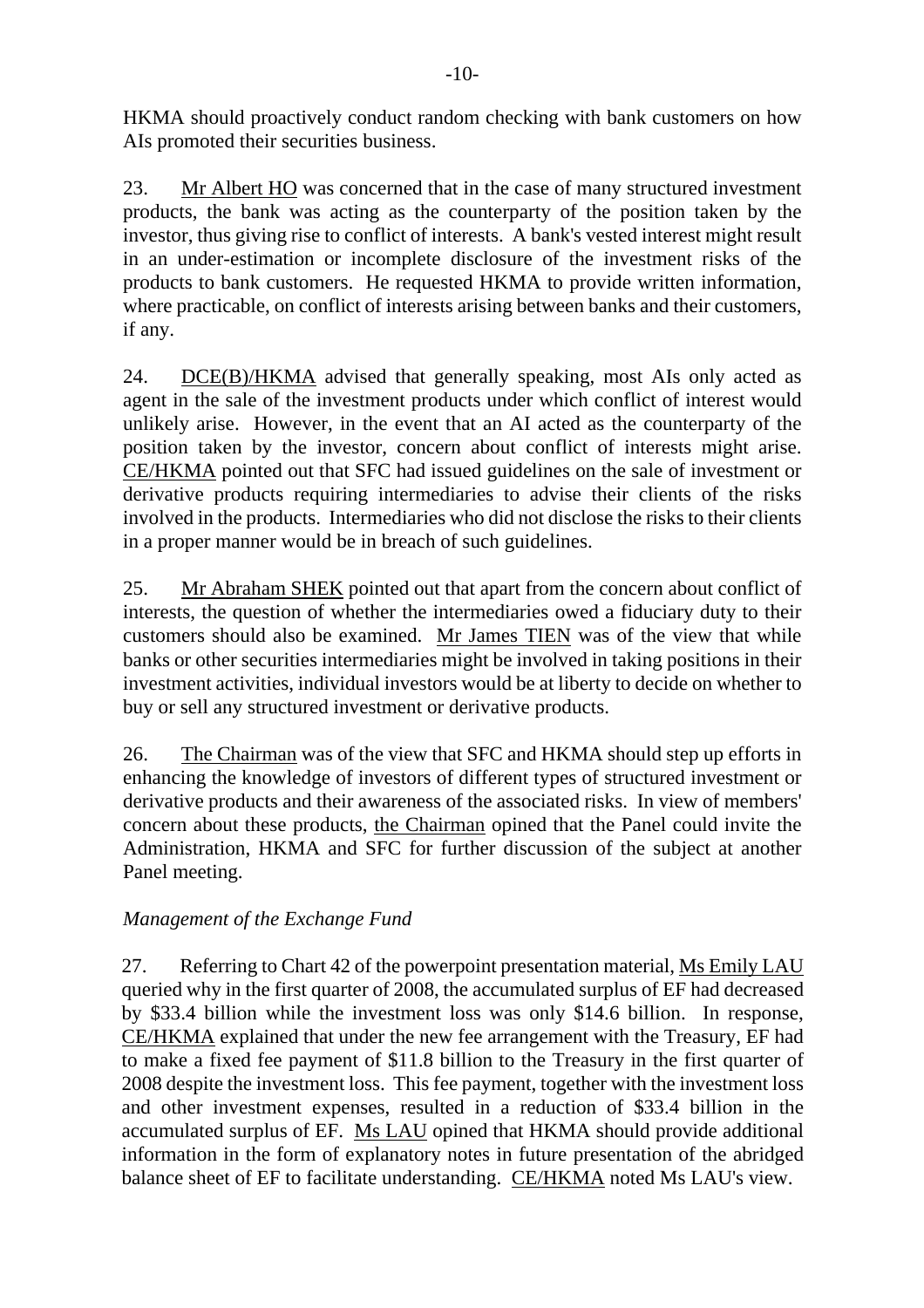#### **HKMA**

28. Miss TAM Heung-man enquired whether HKMA would make reference to the strategy of the Mainland in the investment of its foreign reserves to buy foreign assets in overseas markets in order to achieve a higher investment return on the accumulated surplus of EF. In reply, CE/HKMA advised that he was open-minded to the possible investment of EF. He however pointed out that extra care should be exercised in investment under the volatile monetary and financial conditions of the global markets.

29. Noting from Chart 41 of the powerpoint presentation material that the loss on Hong Kong equities amounted to \$30 billion, which was much higher than the loss incurred on other equities for the first quarter of 2008, Mr Ronny TONG was concerned whether the investment of EF in Hong Kong equities had been too aggressive during this period and whether HKMA would review the investment strategy of EF in this regard.

30. CE/HKMA advised that the investment portfolio of EF comprised investment in both the equities and the bond markets so as to balance the risks and preserve the value and long-term purchasing power of the assets of the EF. Taking into account the returns from other investments such as bonds, the total investment loss of EF was only \$14.6 billion in the first quarter of 2008 (accounting for less than 1% of the total assets of EF). The investment performance of EF during this period of volatilities was considered acceptable. He nevertheless pointed out that the investment in Hong Kong equities was subject to certain constraint such as the undertaking by the FS for the EF to hold the equities as long-term investments. Improvements had been seen in the investment performance of EF in April 2008 and it was expected that the investment return for April 2008 could more or less cover the loss in the first three months of 2008.

31. Mr CHIM Pui-chung opined that in addition to looking for investment with higher return, HKMA might consider utilizing the substantial surplus of EF for capital investment in infrastructure projects such as the Hong Kong-Zhuhai-Macao Bridge so that the community at large could benefit from the expeditious delivery of these projects. Ms Emily LAU expressed similar view. She added that the large amount of funds available in the accumulated surplus of EF, together with the fiscal reserves, should be utilized properly for the economic development of Hong Kong as well as for helping the needy.

32. In reply, CE/HKMA advised that the investment of EF was guided by the investment benchmark laid down by the Exchange Fund Advisory Committee (EFAC) to achieve investment objectives including (a) to preserve capital; (b) to ensure that the entire Monetary Base at all times would be fully backed by highly liquid US dollar-denominated securities; (c) to ensure that sufficient liquidity would be available for the purposes of maintaining monetary and financial stability; and (d)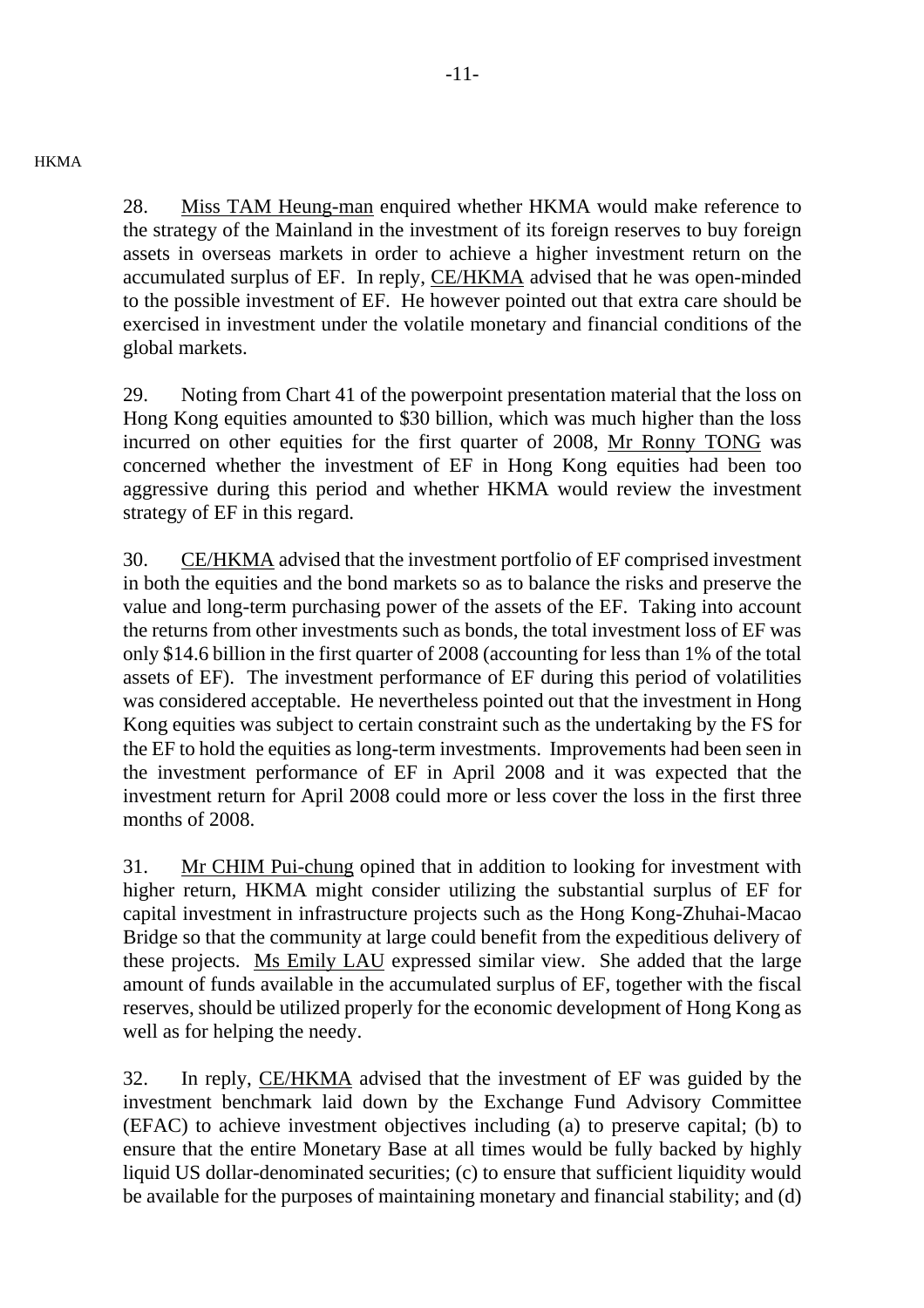subject to (a) to (c), to achieve an investment return that would preserve the long-term purchasing power of the Fund. He cautioned that long-term capital investment in infrastructure projects might not be consistent with the objective of ensuring liquidity and might also give rise to concerns about conflict of interests.

#### *Remuneration and staff turnover in HKMA*

33. Referring to the information on remuneration packages of senior staff of HKMA provided in HKMA's Annual Report 2007, Ms Emily LAU noted with concerned the high remuneration levels of CE/HKMA and the DCEs. She pointed out that a comparison provided in the Financial Times earlier had revealed that the remuneration package of CE/HKMA was much higher than those of the heads of other central banks. Ms LAU also noted that HKMA was facing the problem of high staff turnover and there were over 30 vacancies in the some 600 establishment of HKMA in 2007. She asked whether HKMA had plans to adjust the pay packages to tackle the problem of high staff turnover.

34. In reply, CE/HKMA advised that he was not in a position to comment on his own remuneration package, which was not a matter for him to decide. He nevertheless pointed out that the existing policy to pitch the remuneration of HKMA staff to the pay trends and pay levels in the financial sector had been established back in the 1990s when HKMA was established. The remuneration packages of HKMA staff were worked out in accordance with its remuneration policy, so that HKMA could compete with the financial sector for high-calibre personnel. CE/HKMA took the opportunity to highlight that HKMA was in fact facing an acute staff turnover and as a result, serving staff had to work under very heavy pressure, in particular during recent market volatilities.

#### **II. The appointment and tenure of office of the Monetary Authority**

| $(LC$ Paper No. $CB(1)1332/07-08(02)$ — Administration's paper on the |                                                               |  |  |
|-----------------------------------------------------------------------|---------------------------------------------------------------|--|--|
|                                                                       | appointment and tenure of office<br>of the Monetary Authority |  |  |
|                                                                       |                                                               |  |  |

- LC Paper No.  $CB(1)1332/07-08(03)$  Section 5A "Appointment of Monetary Authority" of the Exchange Fund Ordinance (Cap.66)
- LC Paper No. FS15/07-08⎯ Paper on appointment and tenure of office of the Monetary Authority in Hong Kong and the heads of central banks in selected places prepared by the Research and Library Services Division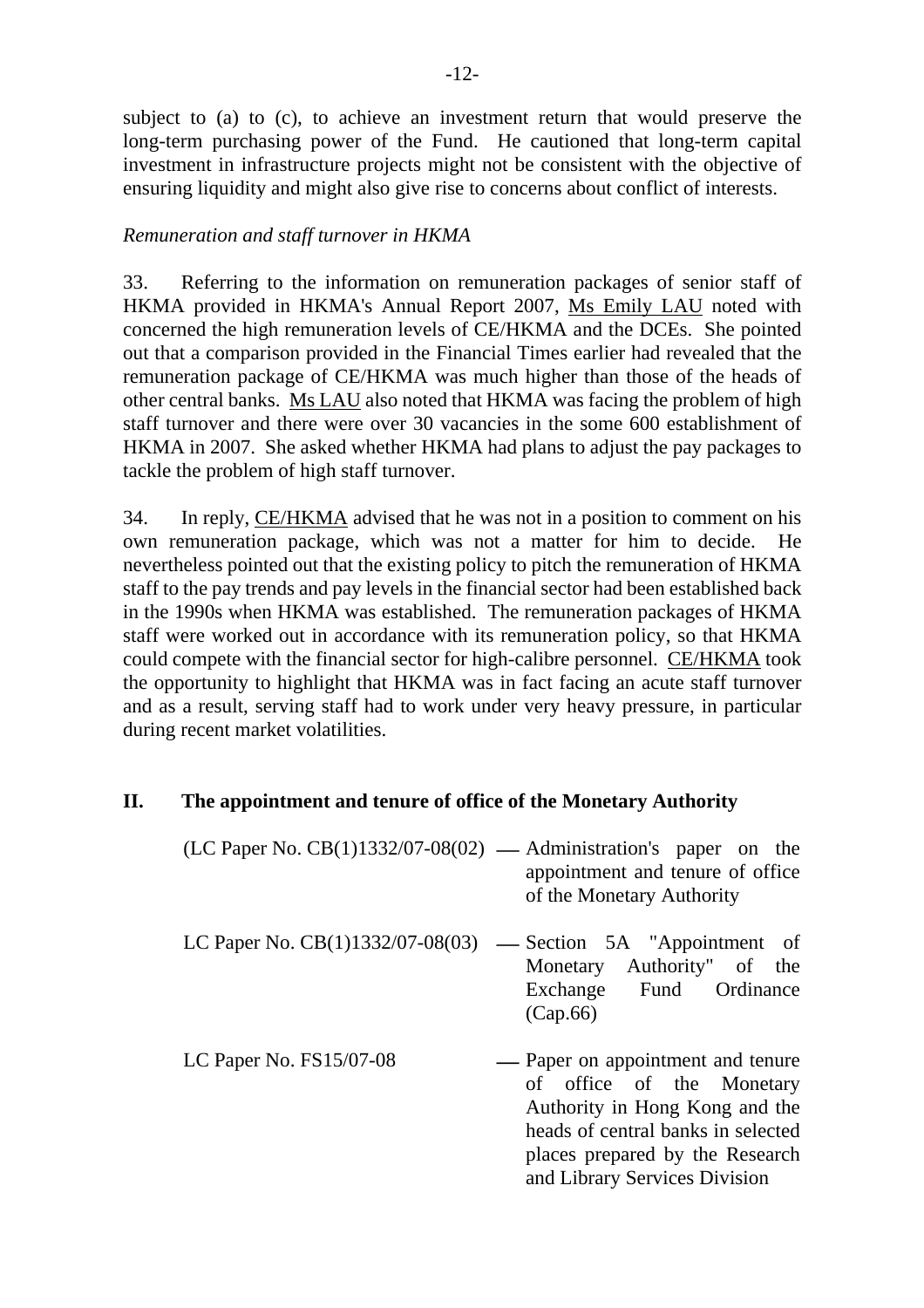LC Paper Nos.  $CB(1)1149/07-08(01)$  — Three press articles on the to (03) remuneration levels of central bankers of different jurisdictions)

The appointment, tenure of office and accountability of the Monetary Authority

35. Mr Ronny TONG deplored the absence of a fixed tenure for the Monetary Authority (MA). He noted that while the heads of the central banks of some major overseas economies were appointed for a fixed term, the MA was appointed by the Financial Secretary (FS) on such terms and conditions as he thought fit. The specific terms of appointment however were not known.

36. Ms Emily LAU shared a similar view. She noted that unlike the heads of central banks of major overseas economies including the United States, the United Kingdom, the European Union, and Australia who were subject to a fixed term of office ranging from four to eight years, MA had no specified tenure. She also referred to press reports that the incumbent MA, Mr Joseph YAM, enjoyed an annual remuneration package close to \$10 million, topping the world's best-paid central bankers and was more than four times that of the Chairman of the United States Federal Reserve. She urged the Administration to put in place an appointment mechanism which was in line with best international practice in order that Hong Kong's financial systems could interface with those of developed economies.

37. Mr CHIM Pui-chung opined that the public office of MA should be subject to a specified appointment mechanism including a tenure. Citing the 10-year term limit (two consecutive terms of five years each) for the Chief Executive of the Hong Kong Special Administrative Region and the General Secretary of the Chinese Communist Party as an example, he saw no reason why the tenure of MA could be open-ended. He called on the Administration to promulgate the appointment mechanism to enhance transparency and public accountability. Noting that the incumbent MA had been in post for some 15 years since the establishment of the HKMA in 1993 without any indication of the length of his tenure, MR CHIM was concerned that the HKMA might develop into a de facto kingdom, unsupervised and unregulated by the Government.

38. Miss TAM Heung-man expressed a similar concern. Referring to the Government's six-year six-board rule for appointment to various advisory boards and committees, she queried the propriety of an open-ended tenure for the MA. While indicating her appreciation for Mr Joseph YAM's work over the years, Ms TAM considered that the appointment to such top-ranking posts should be subject to a tenure.

39. On the statutory basis for the appointment of the MA, the Secretary for Financial Services and the Treasury (SFST) referred members to section 5A(1) of the Exchange Fund Ordinance (Cap. 66) (EFO) which provided that the FS should appoint a person to be the MA on such terms and conditions as he thought fit. SFST pointed out that this statutory mechanism had been operating well since the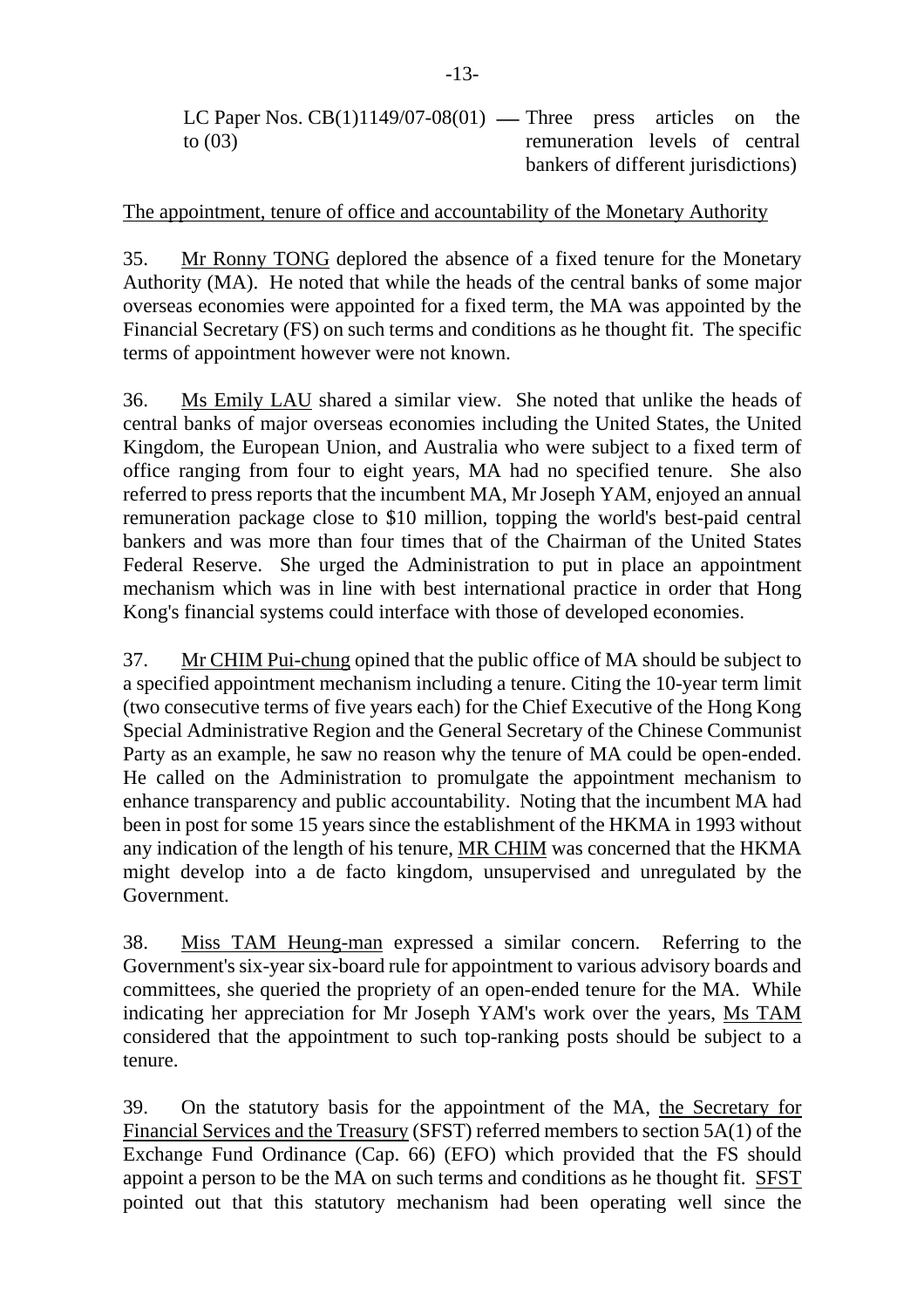establishment of the HKMA in 1993. In fact, appointment arrangements of central banks' heads differed in different jurisdictions. Given the unique background and circumstances of each jurisdiction, it was normal that no single practice was regarded as the best and universally applicable. While overseas practice might provide a useful reference for Hong Kong, SFST cautioned against a direct comparison between the HKMA and other central banks. He supplemented that the HKMA was tasked to oversee a wide spectrum of financial policy areas including banking supervision, maintenance of currency stability, management of EF, furtherance of the integrity and stability of the banking system and development of Hong Kong's financial infrastructure. The appointment arrangements of the MA, including tenure of office and remuneration, should take into full account the uniqueness of the functions of the HKMA.

40. Regarding members' concern about the HKMA's accountability, SFST reiterated that the HKMA was entrusted with the responsibility of assisting the FS in performing his functions under the EFO and performing such other functions as were assigned by other ordinances or by the FS. In its day-to-day work, the HKMA operated with a high degree of autonomy within the relevant statutory powers conferred upon the MA. Under the EFO, the MA was accountable to the FS, inter alia, for banking supervision, maintenance of currency stability, management of EF, furtherance of the integrity and stability of the banking system and development of Hong Kong's financial infrastructure. The FS, in consultation with EFAC, conducted annual reviews to assess the performance of the MA and the work of the HKMA.

41. In this connection, Mr James TIEN noted that the HKMA had to act in accordance with the monetary objectives set by the Government to maintain currency stability within the framework of the LER System. The investment portfolio of EF was guided by the investment benchmark laid down by the EFAC, and its investment strategy had to be consistent with the statutory objectives of the Fund. On the MA's terms of office, Mr TIEN urged the Administration to review the existing arrangement with reference to the established practice for appointments to the civil service and the Judiciary, as well as the appointment arrangement for the Chief Executive. He considered that the Administration should enhance the transparency of the mechanism for the appointment of MA.

#### Independence of the Hong Kong Monetary Authority

42. Given that the FS was a political appointee under the Accountability System for Principal Officials, Mr Ronny TONG was concerned that under the existing appointment mechanism for MA, as FS had full discretion in the appointment, dismissal and the tenure of MA, this might create political pressure on the MA at the expense of its autonomous operation. He further cautioned that the integrity of Hong Kong's financial and banking systems might be compromised by political considerations.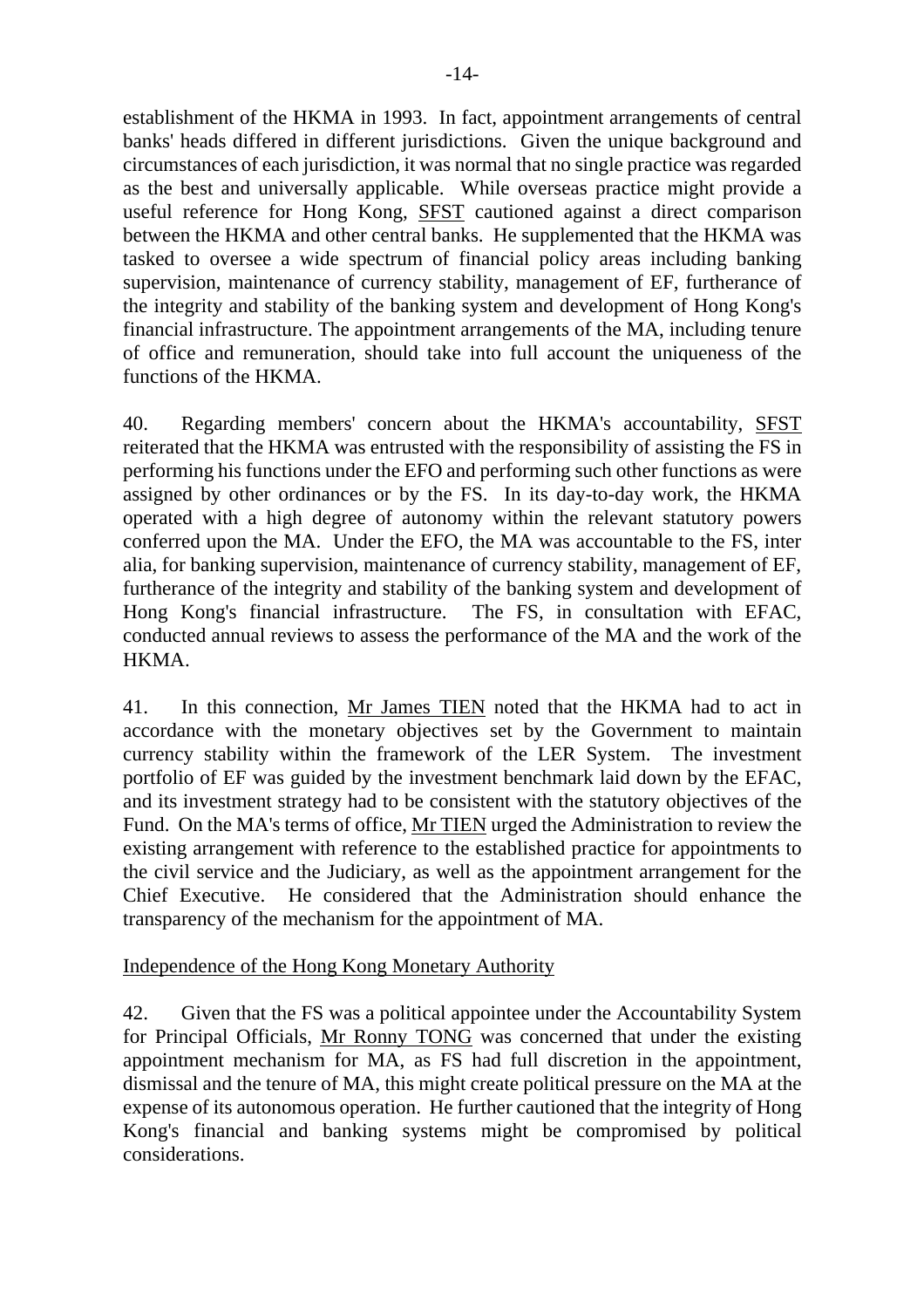43. Mr Albert HO expressed disappointment over the absence of a legal framework for the operation of the HKMA. He was concerned that the FS's unfettered power over the appointment of the MA would make it possible for him to select a person arbitrarily according to his preference. Mr HO stated the Democratic Party's stance that a piece of governing legislation should be introduced stipulating, inter alia, the appointment mechanism, duties, powers, and responsibilities of the MA. Given the pivotal role of the HKMA in maintaining monetary and banking stability, Mr HO emphasized that governance by statute would help safeguard the independent operation of the HKMA and ensure that the formulation of financial policies and strategies would be free from political interference.

44. In this regard, Mr SIN Chung-kai pointed out that unlike the Securities and Futures Commission and the Mandatory Provident Fund Schemes Authority which were governed by relevant ordinances, the HKMA appeared to be the only regulator without a piece of governing legislation. He expressed regret that despite the Democratic Party's call for the establishment of a governance structure by statute since the 1998 financial turmoils, no progress had been made. To reinforce Hong Kong's status as the leading financial centre of the Asia Pacific region, he urged that a proper governance structure backed up by statute and in line with best international practice should be set up for the HKMA as soon as practicable.

45. Ms Emily LAU supported the introduction of governing legislation for the HKMA. Having regard to the practices adopted in overseas jurisdictions, Ms LAU considered that the terms and conditions of appointment and re-appointment of the MA, including the tenure of office and the retirement age etc should be stipulated in the relevant governing legislation.

46. In response, SFST pointed out that the powers, functions and responsibilities of the MA were clearly set out in the EFO, the Banking Ordinance (Cap. 155), the Deposit Protection Scheme Ordinance (Cap.581), the Clearing and Settlement Systems Ordinance (Cap. 584) and other relevant ordinances. He reiterated that the MA was appointed under the statutory mechanism stipulated in the EFO and was responsible for assisting the FS in performing his functions under the EFO and performing such other functions as were assigned by other ordinances or by the FS.

47. As regards members' concern about the FS's unfettered power over the MA's appointment, SFST pointed out that the FS was a principal official appointed under the Accountability System and was accountable to the public, inter alia, for determining the monetary policy objectives and the structure of the monetary system, maintaining the stability and integrity of the financial systems and consolidating Hong Kong's status as an international financial centre. In support of this overall policy framework and under the delegated authority by the FS, the MA was tasked to draw up and implement various measures on banking supervision, maintenance of currency stability, management of EF, furtherance of the integrity and stability of the banking system and development of Hong Kong's financial infrastructure. SFST added that given the pivotal role of the MA, it was necessary for the EFO to allow maximum flexibility for the FS to determine the terms and